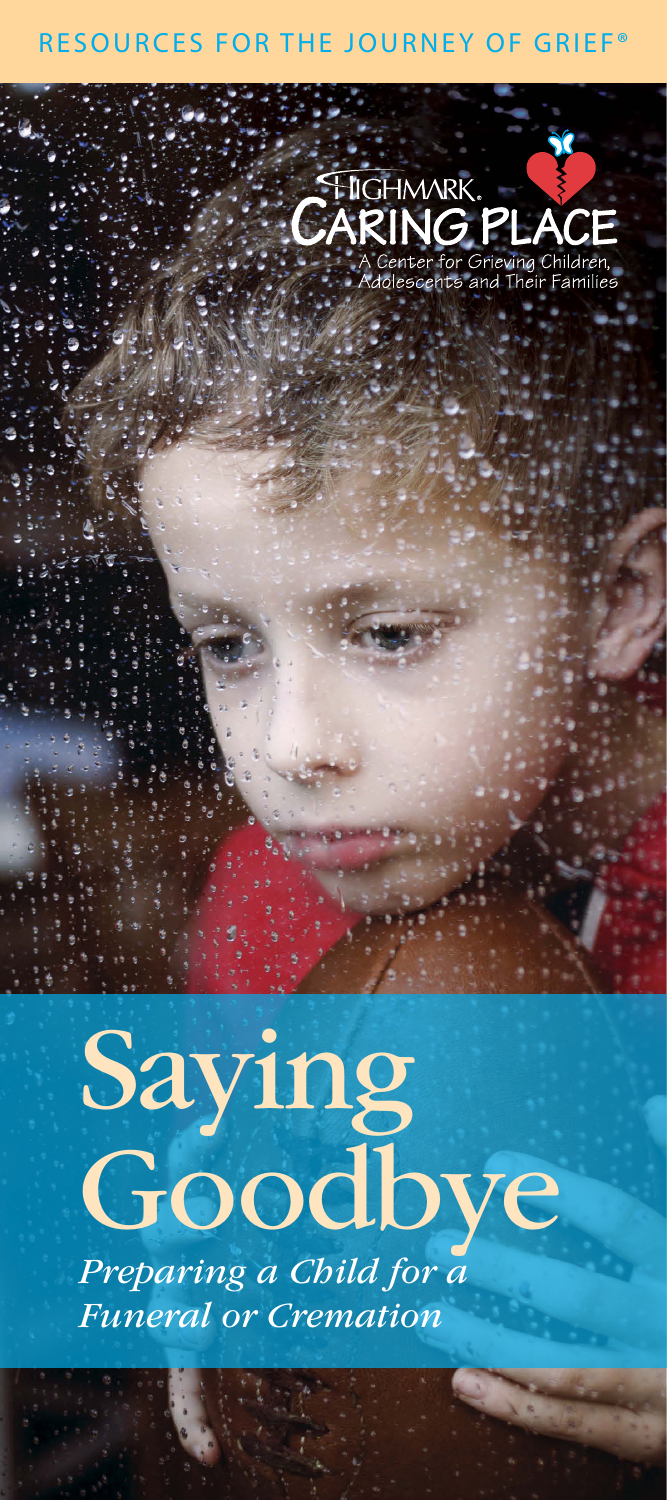## Saying Goodbye

Many adults express concerns about how to prepare children for attending or participating in a funeral ceremony—or whether to include children at all.

As you think about this, remember that a child seeks understanding and, especially, reassurance from the adults in his or her life.

If children—of any age—are surrounded by an atmosphere of love and support from their family, they can begin the process of discovering how a funeral can be supportive to grieving family members and friends.

#### **Should the child attend the funeral or other ceremony?**

Children can be given the choice.

After they are prepared for what they may experience at a funeral, even preschool children can be given the option about whether or not they want to attend the viewing and the funeral service itself.

Often, children would rather stay with their parent or another significant adult, wherever that person will be. Children also often have some curiosity about the funeral and would like to see for themselves what is happening.

Children should not be forced to attend a funeral, however. If they do choose not to attend, it may be important to try and understand why so that you can talk with them about any fears they may have. If they are feeling fearful, it's important to have an adult who is close to the child care for them, at the child's home if possible.

Even if the child doesn't attend the funeral, they may still be full of questions about it. Taking and sharing photographs from the day can help in explaining it.

#### **What if the child doesn't know the person who died?**

Children can be given the choice in this case as well. On the positive side, attending a funeral without a close connection to the person who died provides children with some idea of how people behave at funerals.

#### **Should the child view the body?**

In the same way, the child himself or herself can be the guide. If they don't want to see the body, there's no reason to force them to.

On the other hand, if they would like to view the body, they can be encouraged to do so, with an adult caregiver who can answer any questions that arise, or respond to however the child might react.

#### **Are they old enough to understand?**

The reason for funerals can be explained to the child in age-appropriate language. Funerals are a time for those who loved the person who died to comfort one another, to honor the one who died and provide a chance to say goodbye, and also to remember that person.

Only as much detail as the child needs should be presented. It's important to remember that children are usually looking for simple answers. Additional details can always be provided if needed.

It's also OK not to have all the answers. You can always say, "l just don't know. What do you think?" This can also open up the door to hearing what the child is thinking and feeling.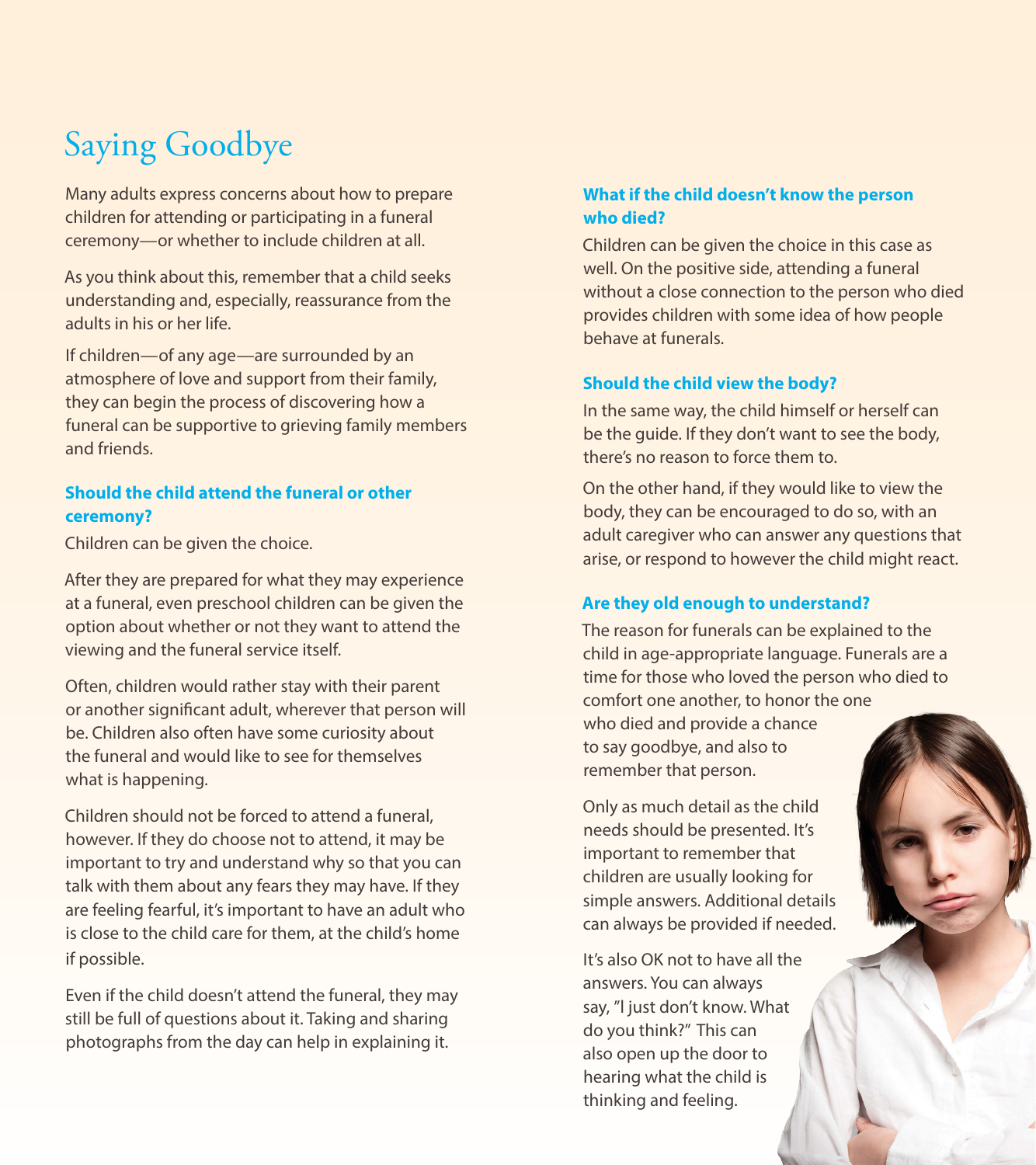#### **How can I support the child?**

If children choose to attend a viewing and/or a funeral, it may be helpful to assign a special close relative or friend to be with them the entire time if their parent or parents are going to be involved in greeting visitors, or if they are going to be emotionally unavailable to the child.

Of course, if a child seems overwhelmed at any point, it is the adult's role to see that the child is taken to a safe place with a familiar, safe adult to care for them.

#### **How can children participate in the funeral?**

There are many ways that even very young children can participate in the funeral. Participation does not have to be elaborate, but it gives the child a sense of ownership of the funeral process.

Children can be involved by:

- Picking out flowers
- Drawing a picture to place in the casket
- Writing a note to the one who died to be placed in the casket
- Creating a collage of pictures
- Choosing a personal item of the person who died to be displayed
- Helping to choose the casket or cremation urn

#### **How can children be prepared?**

Children need to be prepared for what they will see, hear, smell, touch and taste at a funeral. This will differ, of course, depending on religion, culture and belief. Preparation reduces anxiety and unexpected surprises.

As with any other aspect of the whole funeral process, literal descriptions of what will happen rather than euphemisms are more helpful for children, especially very young children.

For example, use the person's family name ("Daddy" or "Uncle Harry" or "Nana"). Explain that the child will see that person's body in a big box called a casket. Also tell the children that it will look like he or she is sleeping, but it is not the person we remember, it is just their "body"—another word that is important to use.

You can say that this person continues to live on in our memories, explaining it in terms appropriate to your family's beliefs.

Prepare children for the aroma of flowers in a funeral home and explain that many people send flowers to comfort the family and to show how much they loved the person who died.

If children want to touch the body, prepare them for the fact that it will feel hard and cold, almost like wood, and not soft like a living body.

Some funeral homes have a room where the family can sit and eat cookies or drink soda pop and coffee. Tell the children if this is the case. Also prepare them for eating at a reception or wake following the burial.

Children also need to be prepared for the emotions they may witness at a visitation or funeral. Some people may be crying and others may be laughing as they tell funny and happy stories about the person who died.

This situation can be used as an opportunity to teach even the youngest child to tell their stories about the person who died:

*We mourn by remembering, and we remember through our stories.*

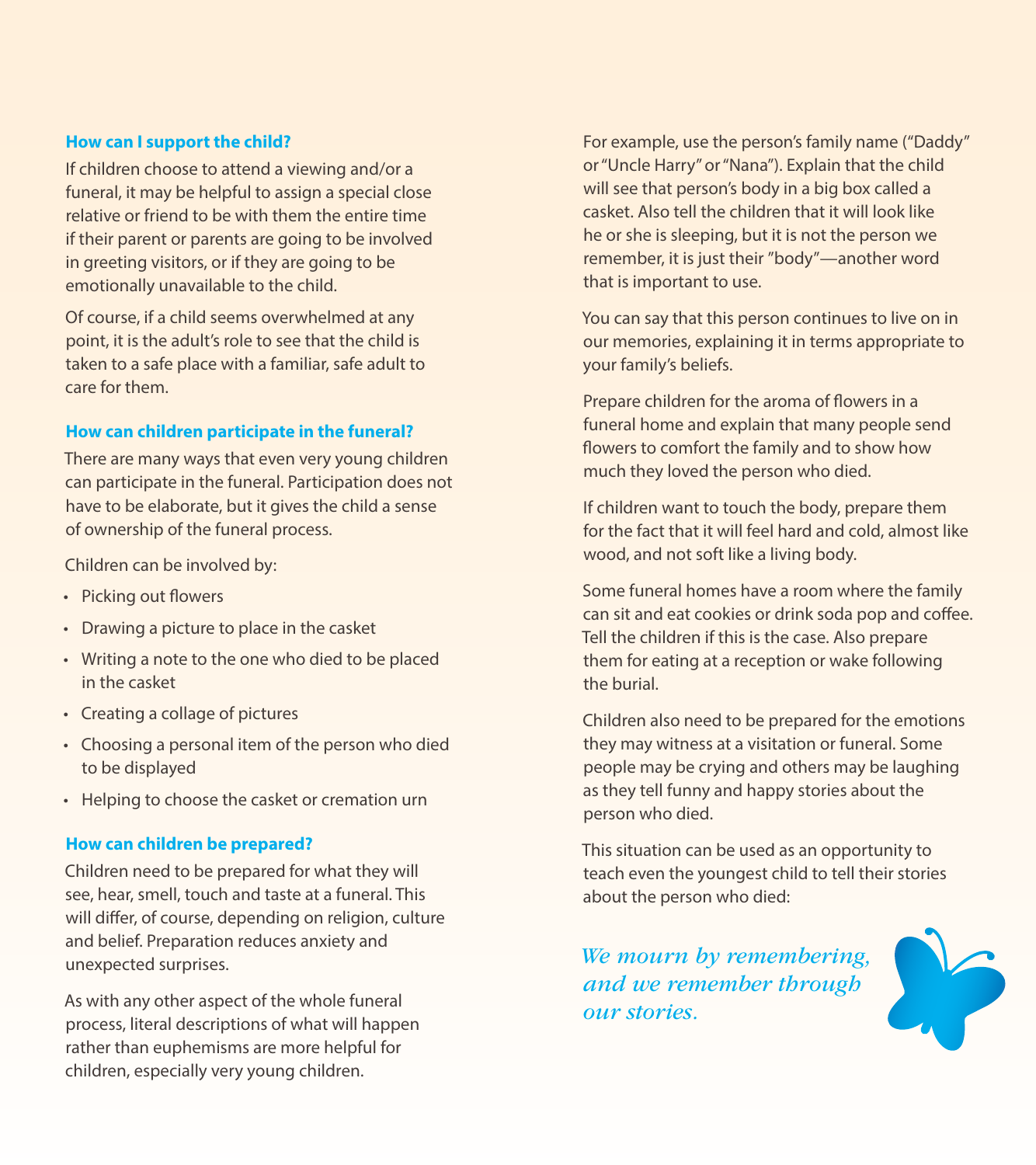#### **How do I explain the burial or cremation and what happens to the body?**

It is difficult to always know how very young children will respond to some information, but good, accurate and appropriate information is usually better than no information.

Children who are told nothing about burial or cremation are left only with their fantasies, which can often be scarier than the reality.

It is important to explain death and what happens to the body before attempting to explain burial or cremation. A child can be told that after someone dies, their body stops working, and the person doesn't breathe or think or feel anymore.

#### *Burial*

If the person who died will be buried and the child will be at the cemetery, it is important to prepare the child for what they will see there.

They can be told that the box (casket) will be closed with their loved one's body inside, and that the box with the body inside it will be lowered into the ground.

Reassure the child that their loved one cannot feel anything anymore—that none of this will hurt. They can also be told that in the future, the family can come back to this spot if they would like to and visit the place where the body is buried (or interred).

#### *Cremation*

Children can be told that cremation is a process where the body of the person who died is placed in a very hot room. It can be emphasized that it is only the person's body, which can't feel anything, that is in the room.

After the body is heated, it turns into "cremains" or ashes. The cremains, or ashes, are usually then placed in a container of some sort. It might be a plastic or cardboard box, or even a metal can. Some families choose to put the cremains in a special container provided by the funeral director, usually called an "urn." These may be made out of wood or metal or ceramic and can be very beautiful.

If more information is needed to explain either burial or cremation, a funeral director can be asked for more details.

#### **Reassurance when the child is afraid**

When a child experiences the death of someone close, what we have seen over and over is that their fear of someone else dying is often very strong.

Before, during and after the funeral, a child needs to be told by his primary caregiver, *"I intend to be here to take care of you and to keep you safe."*

Since no one knows that they will be around to take care of the child, the word "intend" is the most powerful thing that can honestly be said. It is reassuring to a child to hear this.

Children need to hear this over and over in the months ahead to be constantly reassured that they will be cared for and their needs will be met.